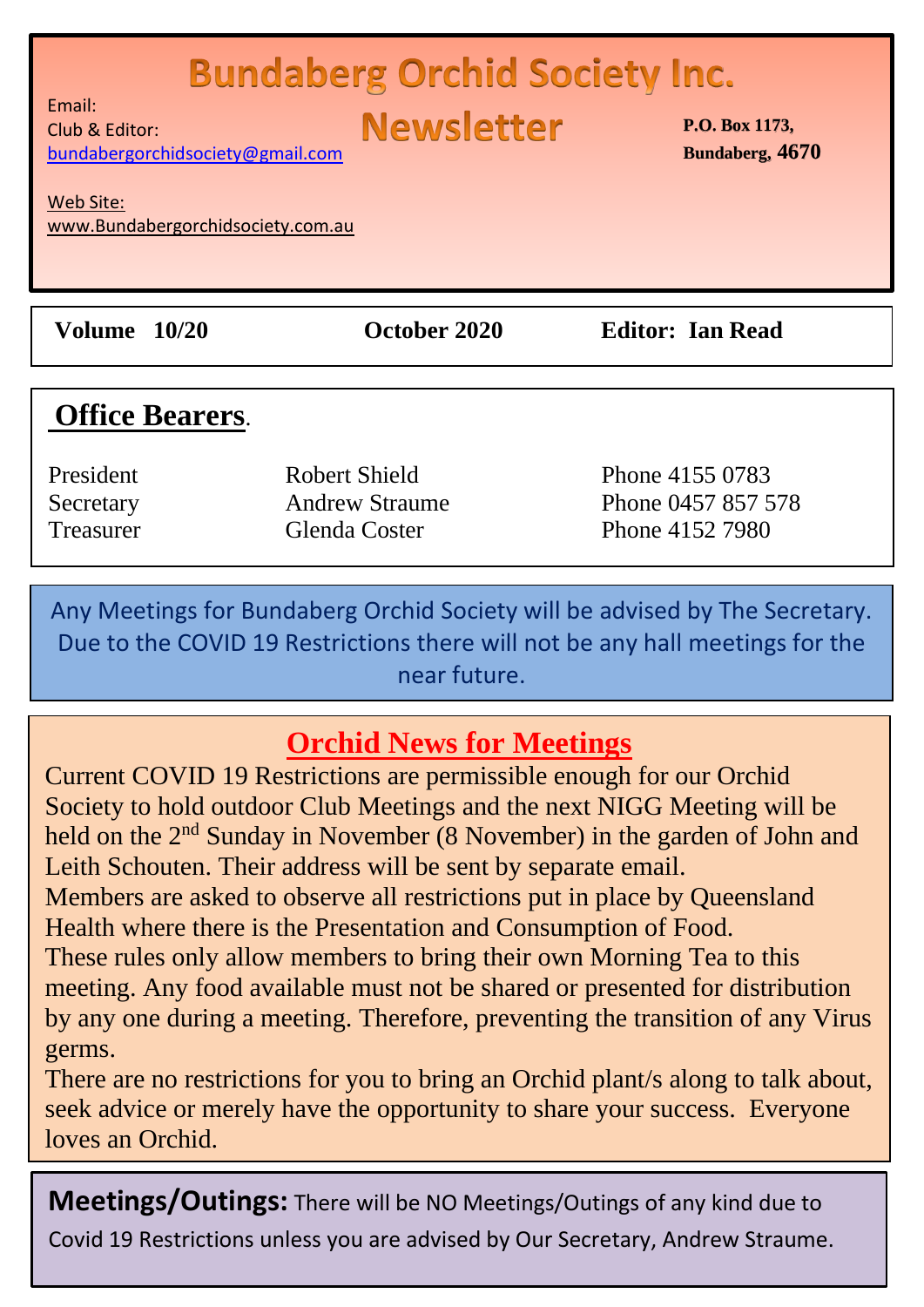**The Club merchandise is available only to BOSI members not the public.**

Please phone Bev on 4159 3291 or Email **[aheidke@bigpond.com](mailto:aheidke@bigpond.com)** to arrange a suitable time for you to collect any merchandise you require for your Orchid Potting.

While the Bundaberg Orchid Society Inc. endeavours to ensure reliability and accuracy in this Newsletter's editorial content, responsibility for advice and views expressed is not assumed by the Society or the Management Committee.

### **Potting Supplies Requirements:**

Stock is just about depleted so if you need anything before next year contact Bev ASAP. Do not delay or you will be disappointed as Bev generally orders by the Pallet and will not order the odd item or two.

Members are still able to collect the orders which have been placed with Bev.

You must phone Bev or Email her to make a time to collect your Orders which will be at staggered times in line with COVID 19 Rules.

Available supplies are Labels, Steriliser, Pencils, Fertilizer, Pots, Bark, Charcoal, Perlite, and some Mixes (in small quantities for New Growers).

She also has a few bags of Clay Pebbles and Quinkin.

**Phone Bev:** (07)4159 3291

Any supplies ordered will be held for 4 weeks only, then sold off as spare merchandise.

Do NOT leave the ordering of your supplies to the last minute as there will **not** be another order placed till next year unless sufficient orders are placed soon to make a bulk purchase worthwhile.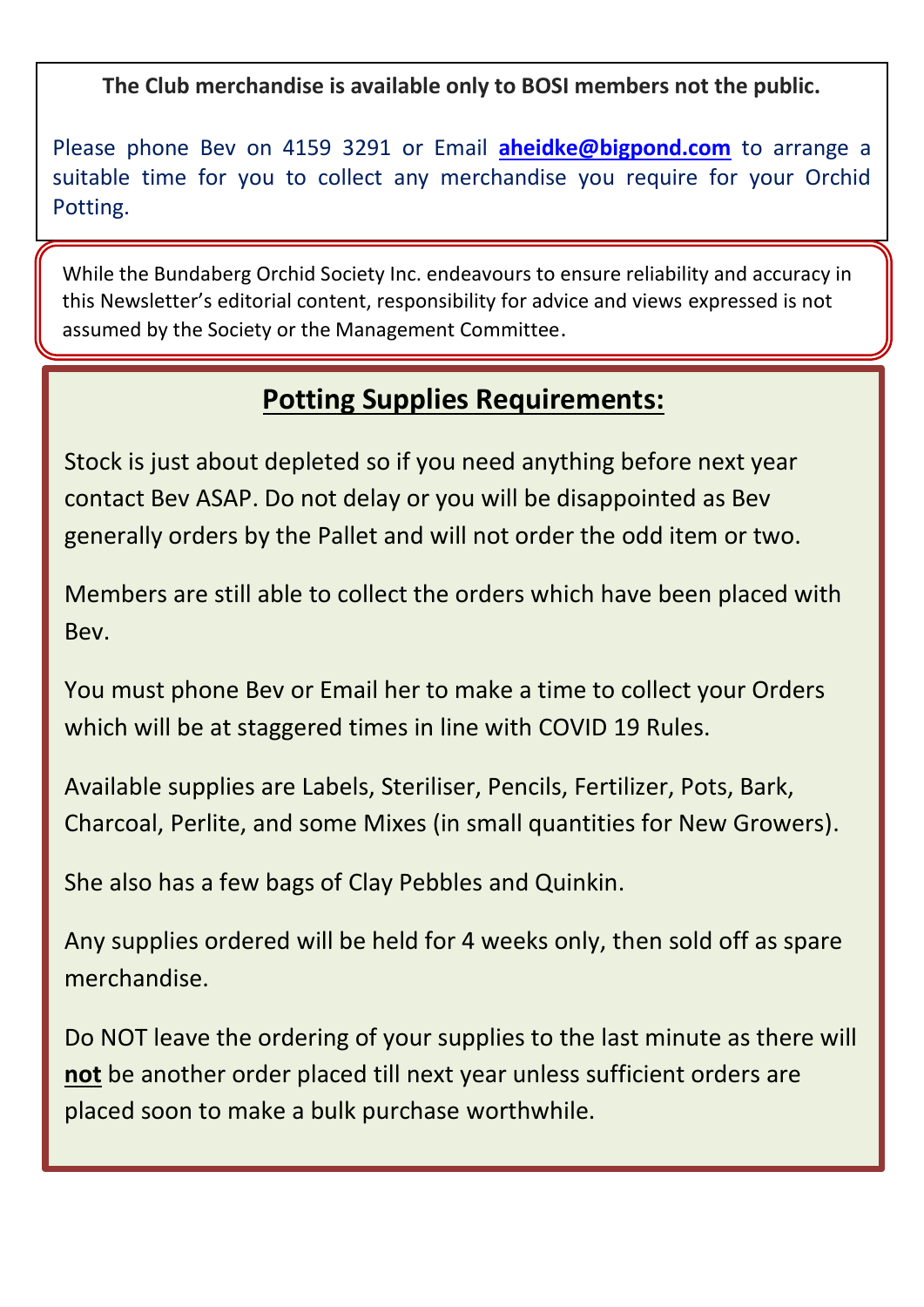Bulk Booklet Orders and/or Enquires: John Hughes

Phone# 07 4153 6971 Email: jbhughes4@bigpond.com

# **Virtual Popular Vote**

Last month was well subscribed with lots of very nice orchids. We have decided to encourage more use of the Bundaberg Orchid Society Web Page which Jule Fry is doing a great job of improving and keeping up to date. To that end we will publish the entries on the website for members to peruse and select their favourites as well as our judge to view and select his/her choice. I will send an email notification to advise of when the entries and results are posted to the webpage. The webpage is located at <http://bundabergorchidsociety.com.au/>- Look under Popular Votes/Popular Vote 2020. Also, if you click on just the Popular Vote tab you will see the time frames for submitting entries etc each month.

Due to the poor voting response last month we will also send a copy of the entries by email in the expectation of a better voting response.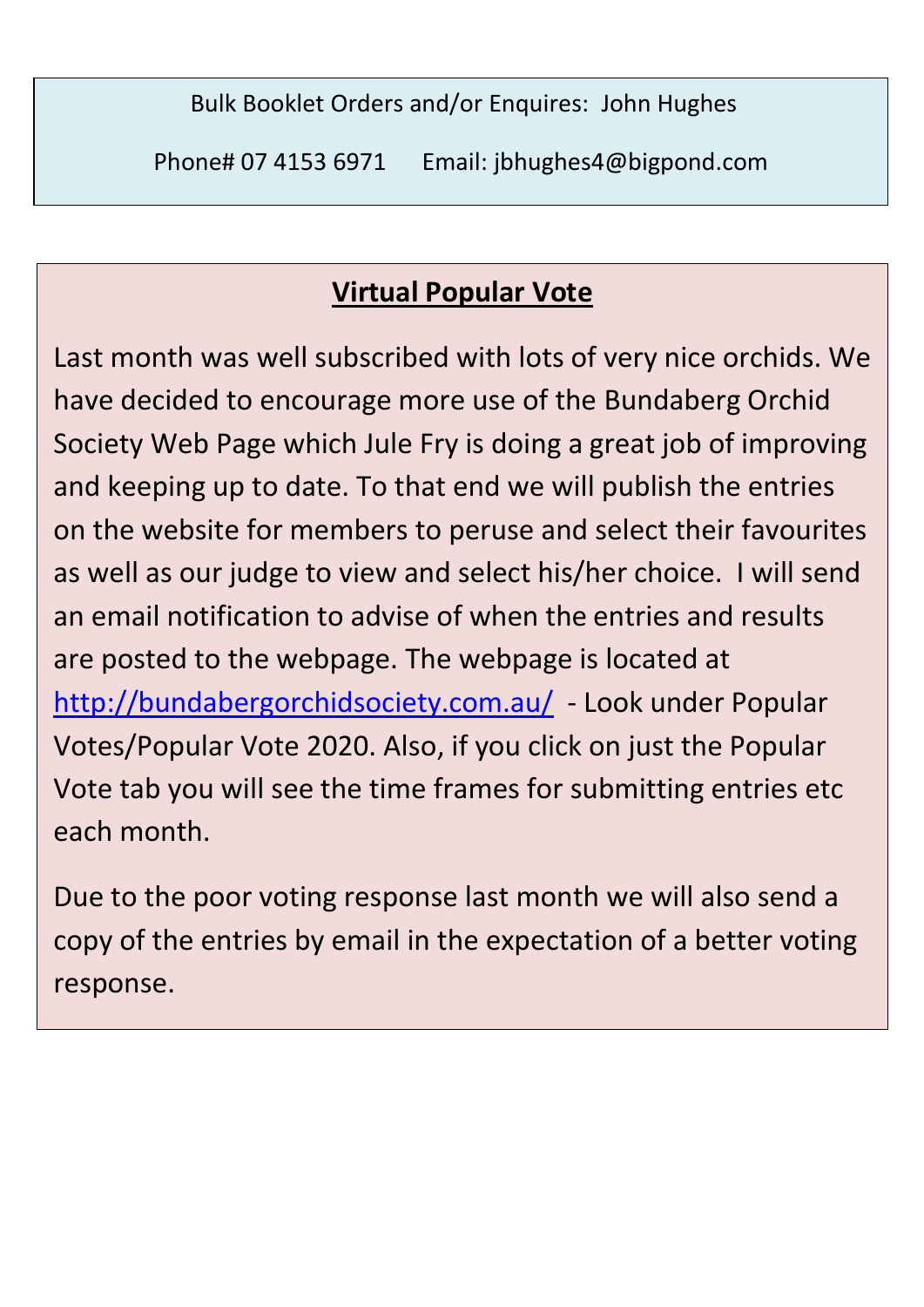# **NIGG Meeting 11 October**

There were about 30 Members who attending this Meeting at Rick and Bronwyn Emmerson's residence and paid particular interest to their new set up of orchid houses and sheds. The set up looks great and a credit to Rick and Bronwyn for their enormous efforts in getting the new place set up and operating so well. Many people commented that it looks like it will take Rick and Bronwyn's full-time efforts to keep up with all the orchid maintenance that will be required. Below are some photos of the attendance and flowers on display at Rick and Bronwyn's place including a couple of photos of Rick's Orchid houses.







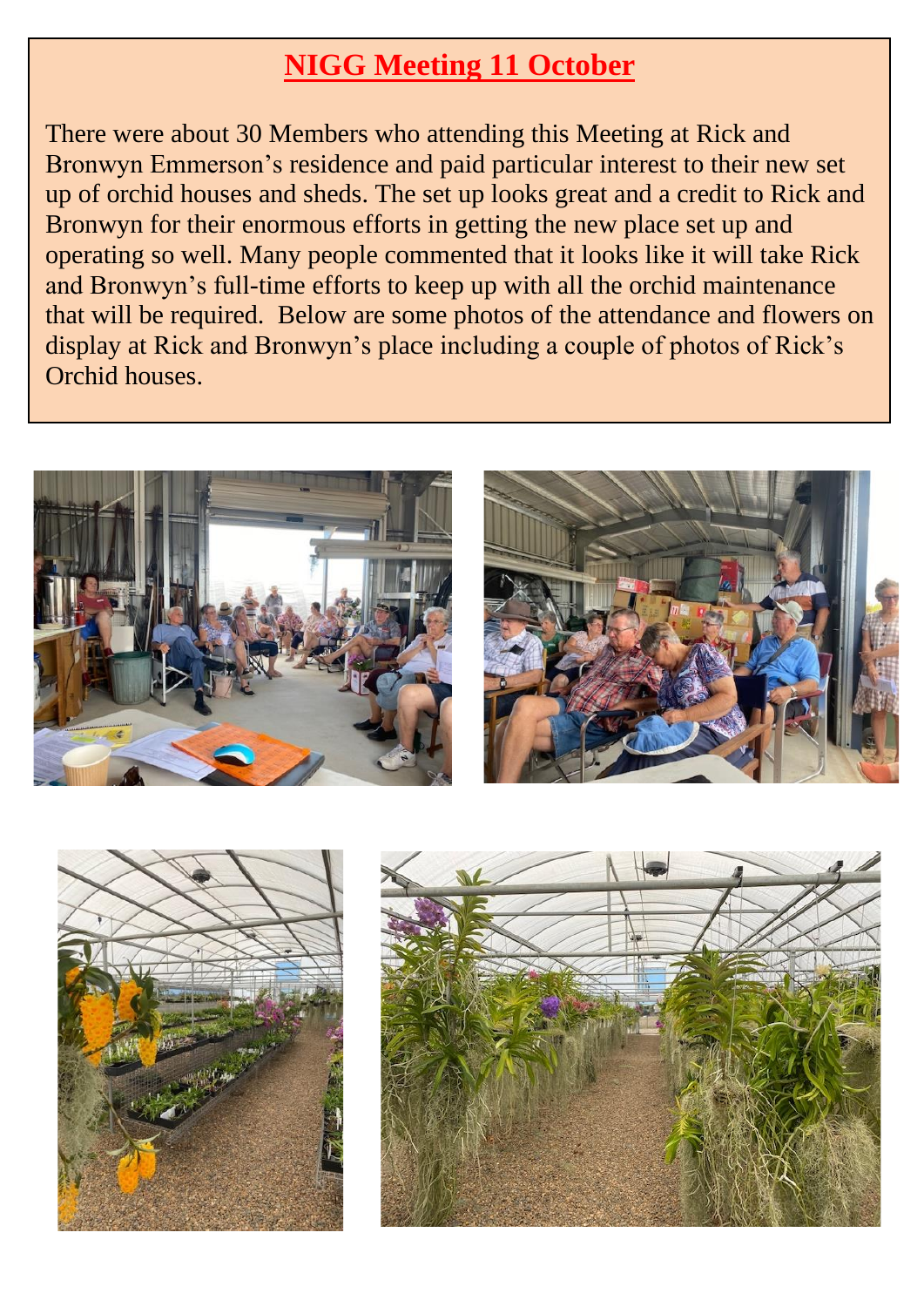

**A couple of photos of Mal and Carolyn Smiths Dancing Lady:** Mal has gazumped Andrew somewhat with his dancing lady as it has much longer flower spikes.



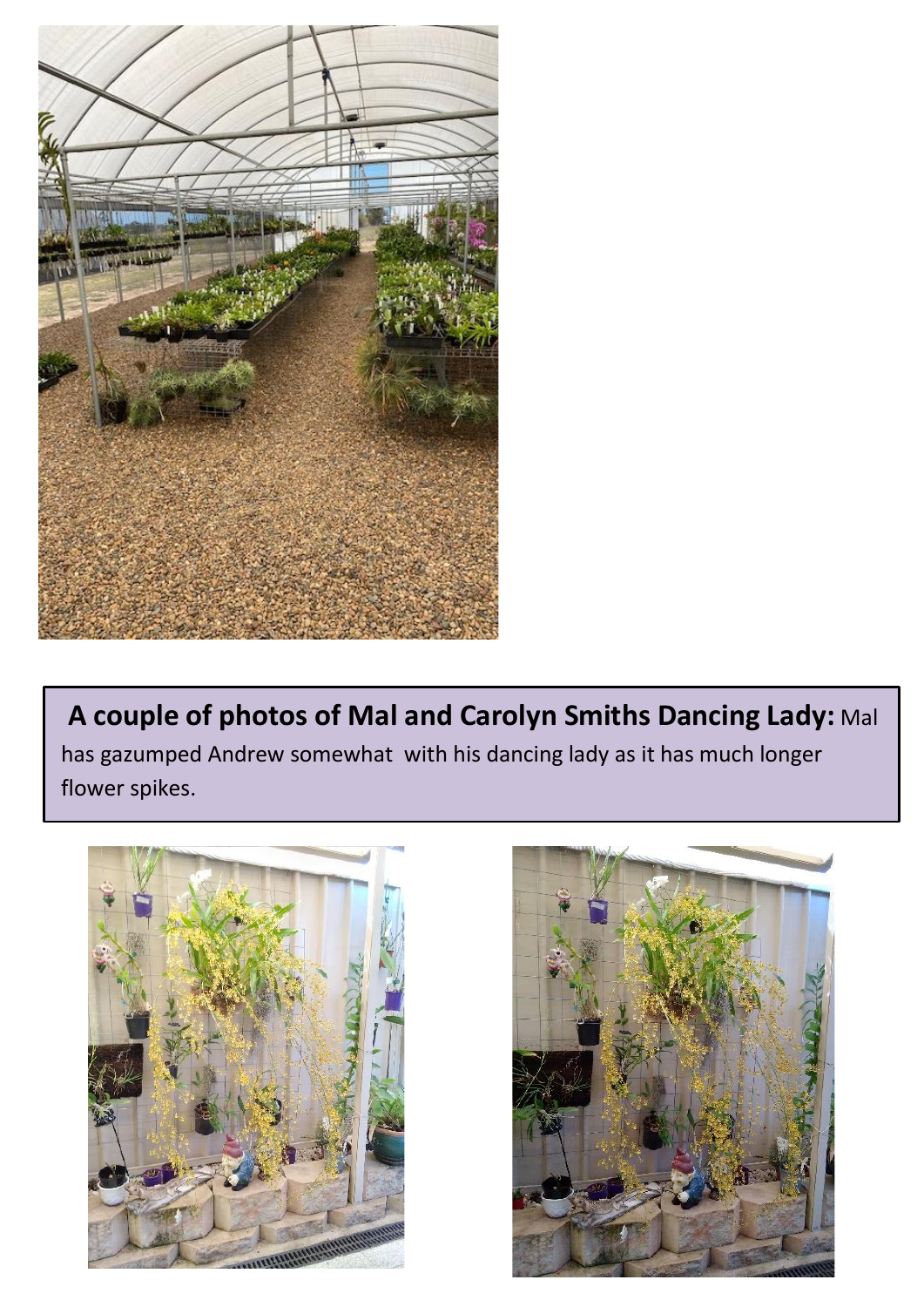

Email: info@barolintravelbundaberg.com.au

red rooster.

Call: 07 4151 2111

the cars Krossgray.com.au

HOLDEN **MITSURISHI MAZDA USED CARS SERVICE & PARTS** 











[www.sugarlandchiropractic.com.a](http://www.sugarlandchiropractic.com.au/)[u](http://www.sugarlandchiropractic.com.au/)





**March**